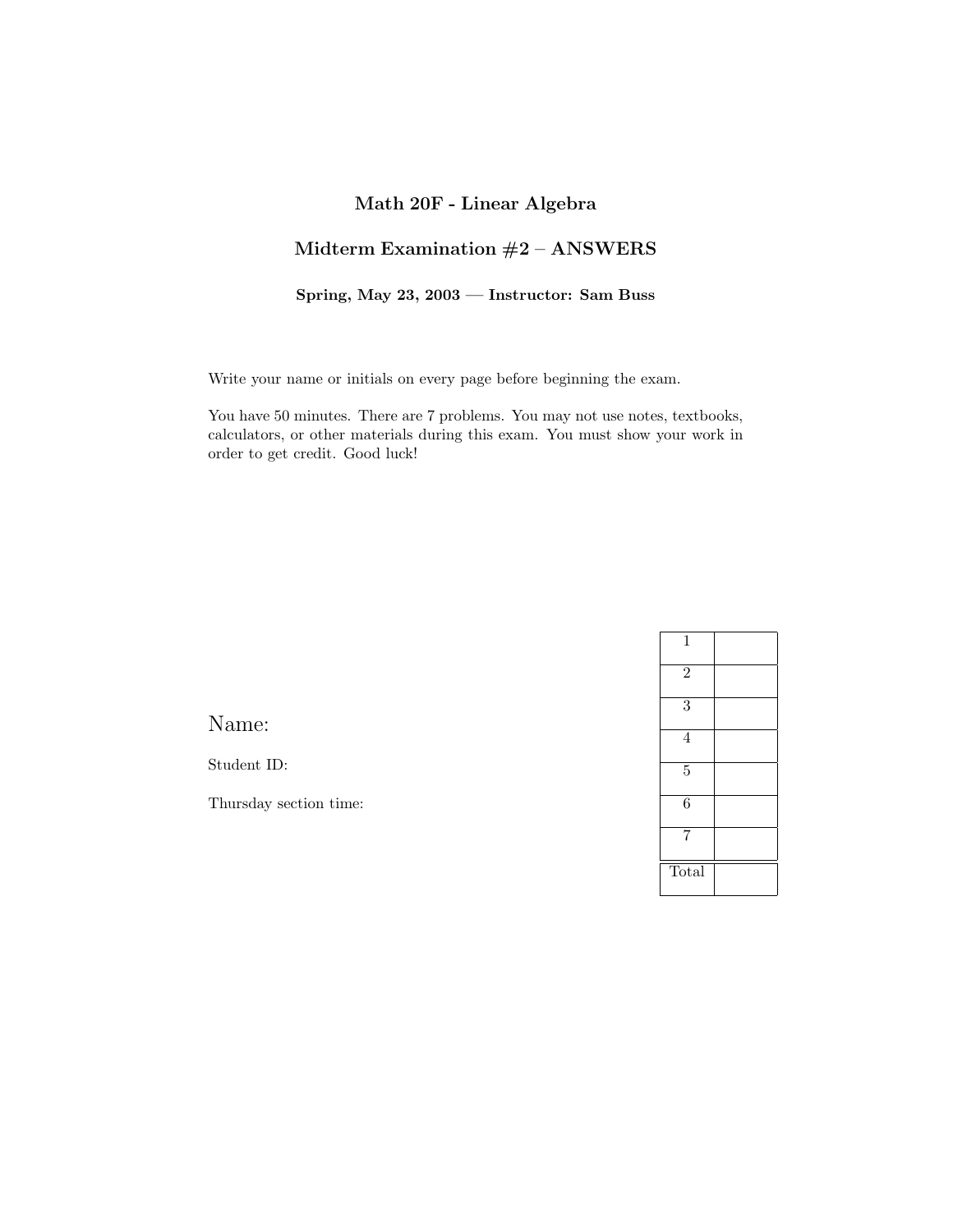**1.**

**a.** State the definition of "the range of  $A$ ,  $R(A)$ ".

*ANSWER:*  $\{b : Ax = b \text{ is consistent}\}$ 

**b.** State the definition of " $\mathbf{u}_1, \ldots, \mathbf{u}_k$  is a basis for  $U$ ".

*ANSWER:*  $\mathbf{u}_1, \ldots, \mathbf{u}_k$  *are linearly independent and span U.* 

**c.** State the definition of " $f : \mathbb{R}^n \to \mathbb{R}^m$  is a linear transformation".

*ANSWER:* For all  $\mathbf{x}, \mathbf{y} \in \mathbb{R}^n$  and all  $\alpha, \beta \in \mathbb{R}$ ,

$$
f(\alpha \mathbf{x} + \beta \mathbf{y}) = \alpha f(\mathbf{x}) + \beta f(\mathbf{y}).
$$

**d.** State the definition of "A represents the linear transformation  $f : \mathbb{R}^n \to \mathbb{R}^{m}$ ".

*ANSWER: For all*  $\mathbf{x} \in \mathbb{R}^n$ *,*  $A\mathbf{x} = f(\mathbf{x})$ *.* 

- **2.** Suppose that U is a subspace of  $\mathbb{R}^n$  and  $\mathbf{u}_1, \ldots, \mathbf{u}_k$  is a spanning set for U. For each of the following items, tell whether it MUST be true. (Write "Yes" if it must be true; write "No" if it is not necessarily true.
- **a.**  $k \leq n$ . NO
- **b.**  $k \geq n$ . NO
- **c.** The dimension of  $U$  is at most  $k$ . YES
- **d.** The dimension of  $U$  is at least  $k$ . NO
- **e.** The dimension of  $U^{\perp}$  is at least k. NO
- **f.** The dimension of  $U^{\perp}$  is at least  $n k$ . YES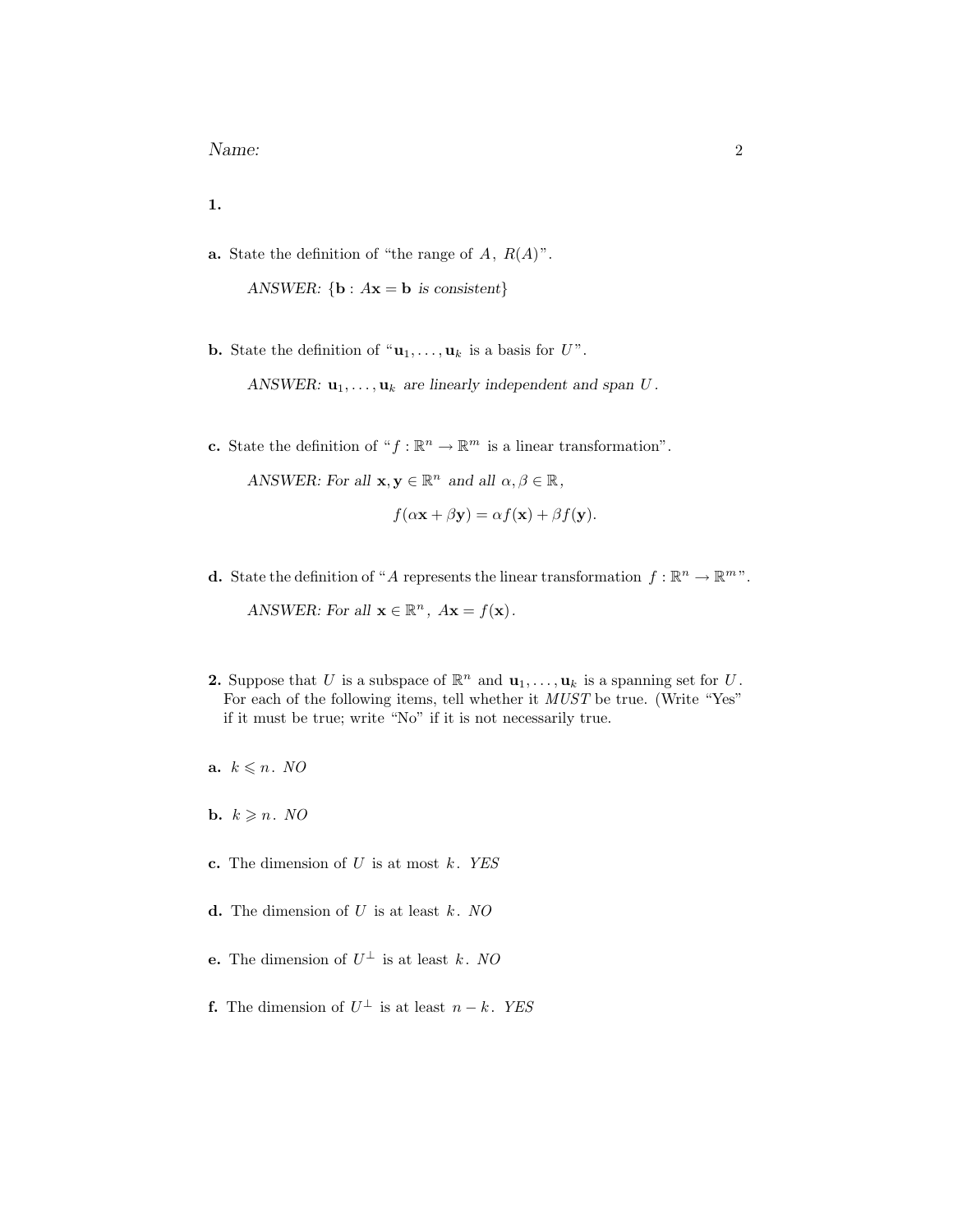Name: 3

**3.** Let 
$$
\mathbf{u}_1 = \begin{pmatrix} 1 \\ -1 \\ 0 \\ 0 \end{pmatrix}
$$
,  $\mathbf{u}_2 = \begin{pmatrix} 1 \\ 0 \\ -1 \\ 0 \end{pmatrix}$ ,  $\mathbf{u}_3 = \begin{pmatrix} 0 \\ 1 \\ -1 \\ 0 \end{pmatrix}$ ,  $\mathbf{u}_4 = \begin{pmatrix} 0 \\ 1 \\ 0 \\ -1 \end{pmatrix}$ ,  $\mathbf{u}_5 = \begin{pmatrix} 0 \\ 0 \\ 1 \\ -1 \end{pmatrix}$ .  
Let  $U = Span(\mathbf{u}_1, \mathbf{u}_2, \mathbf{u}_3, \mathbf{u}_4, \mathbf{u}_5)$ .

**a.** Are  $\mathbf{u}_1, \mathbf{u}_2, \mathbf{u}_3, \mathbf{u}_4, \mathbf{u}_5$  linearly independent?

**b.** Find a subset of  ${\bf u}_1, {\bf u}_2, {\bf u}_3, {\bf u}_4, {\bf u}_5$  that is a basis for  $U$ .

*ANSWER: a. The five vectors are not linearly independent. One way to know this is that they lie in a 4-dimensional space.*

*b. Suggested method for solving this is to use row operations on the matrix*

$$
\left(\begin{array}{cccc}1 & 1 & 0 & 0 & 0\\-1 & 0 & 1 & 1 & 0\\0 & -1 & -1 & 0 & 1\\0 & 0 & 0 & -1 & -1\end{array}\right)
$$

*This will show that*  $\mathbf{u}_1, \mathbf{u}_2, \mathbf{u}_4$  *are a basis for the column space of the matrix, and hence a basis for* U *.*

*(Other answers are possible, but require justification.)*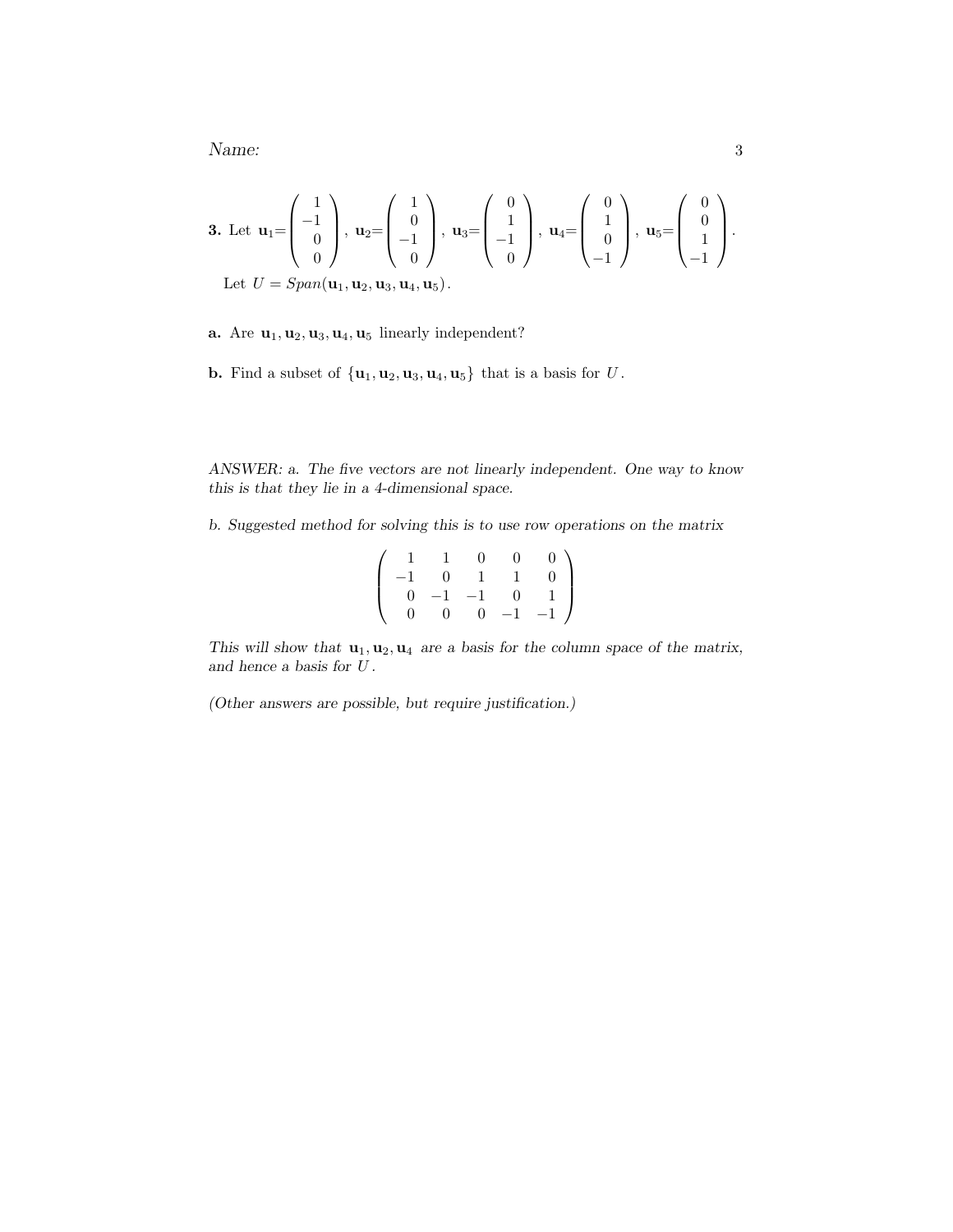Name:  $4\overline{4}$ 

**4.** Let 
$$
A = \begin{pmatrix} 1 & 2 & 2 & 1 & 1 \\ 2 & 1 & 0 & 1 & 2 \\ 1 & -1 & -2 & 0 & 1 \\ 1 & 1 & 1 & 1 & 1 \end{pmatrix}
$$
.

- **a.** Calculate the rank of A. *ANSWER: 3*
- **b.** Calculate the dimension of R(A). *ANSWER: 3*
- **c.** Calculate the dimension of N(A). *ANSWER: 2*
- **d.** Calculate the dimension of  $R(A^T)$ . *ANSWER: 3*
- **e.** Calculate the dimension of  $N(A^T)$ . *ANSWER: 1*
- **f.** Find a basis for the row space of A. Explain how you can be sure it is a basis. *ANSWER:*  $(1, 2, 2, 1, 1)^T$ ,  $(0, 1, 1, 0, 0)^T$ , and  $(0, 0, 1, 1, 0)^T$ , is a *basis. This is a basis since they are the three non-zero rows in the row echelon form of* A*, since the row space of* A*'s REF is the same as the rowspace of* A*.*

*(Other answers are possible, it depends on the order in which you do the row operations.) One possible result for the row echelon form of* A *is:*

$$
\left(\begin{array}{rrrrr} 1 & 2 & 2 & 1 & 1 \\ 0 & 1 & 1 & 0 & 0 \\ 0 & 0 & 1 & 1 & 0 \\ 0 & 0 & 0 & 0 & 0 \end{array}\right).
$$

**5.** Let  $g : \mathbb{R}^2 \to \mathbb{R}^2$  be the linear transformation defined as follows. To calculate  $g(\mathbf{x})$ , you first rotate **x** counterclockwise 45 degrees around the origin, and then you reflect the resulting vector across the y-axis (the  $x_2$ -axis) to obtain the value of  $g(\mathbf{x})$ . Find a matrix A that represents g.

ANSWER: 
$$
A = \begin{pmatrix} -\sqrt{2}/2 & \sqrt{2}/2 \\ \sqrt{2}/2 & \sqrt{2}/2 \end{pmatrix}
$$
.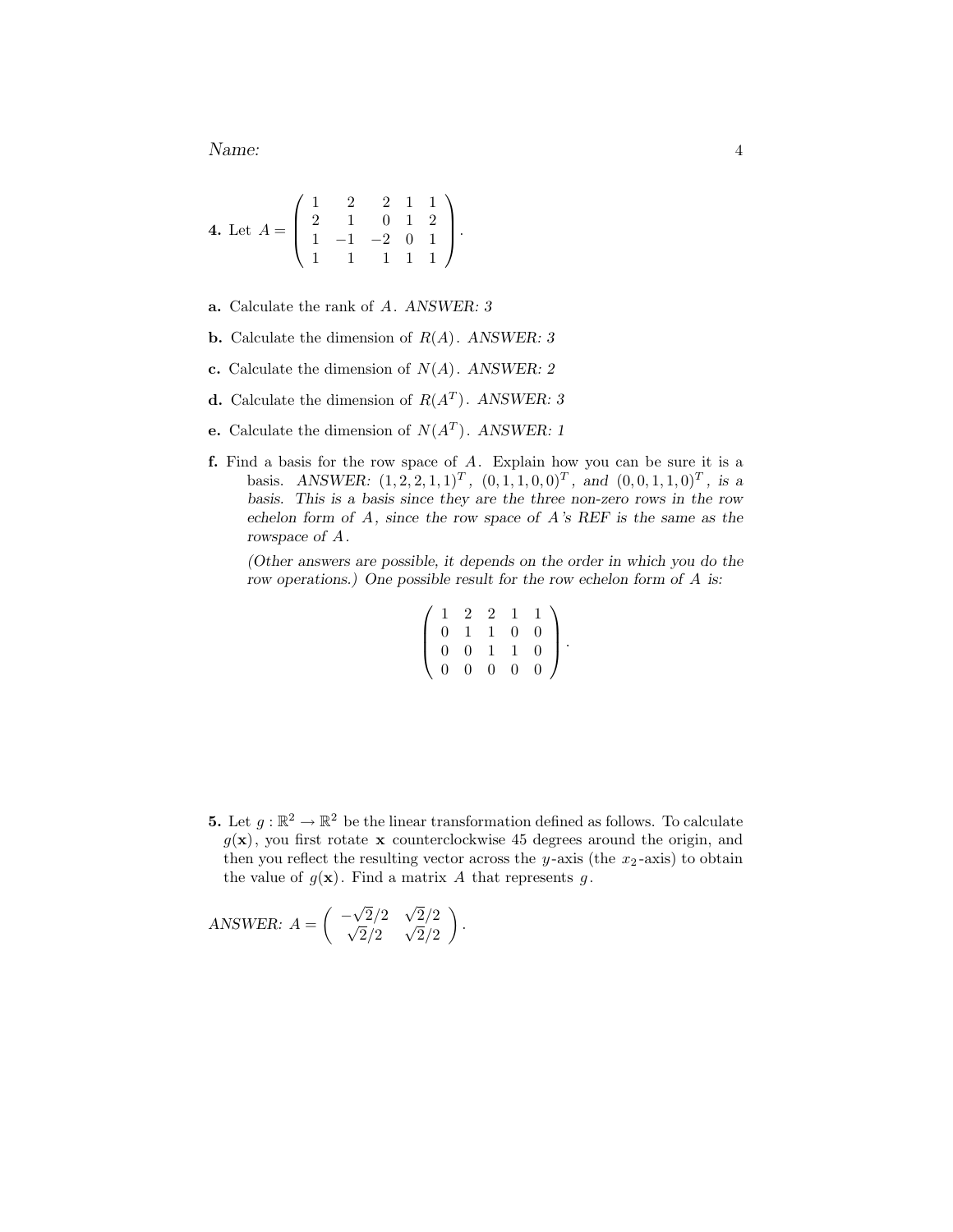## Name: 5

**6.** Find the linear function  $y = f(x)$  that best approximates the data

|  | ٠. | ı |  |
|--|----|---|--|
|  |    |   |  |

in the least squares sense.

*ANSWER:*  $f(x) = \frac{44}{35} + \frac{1}{35}x$ .